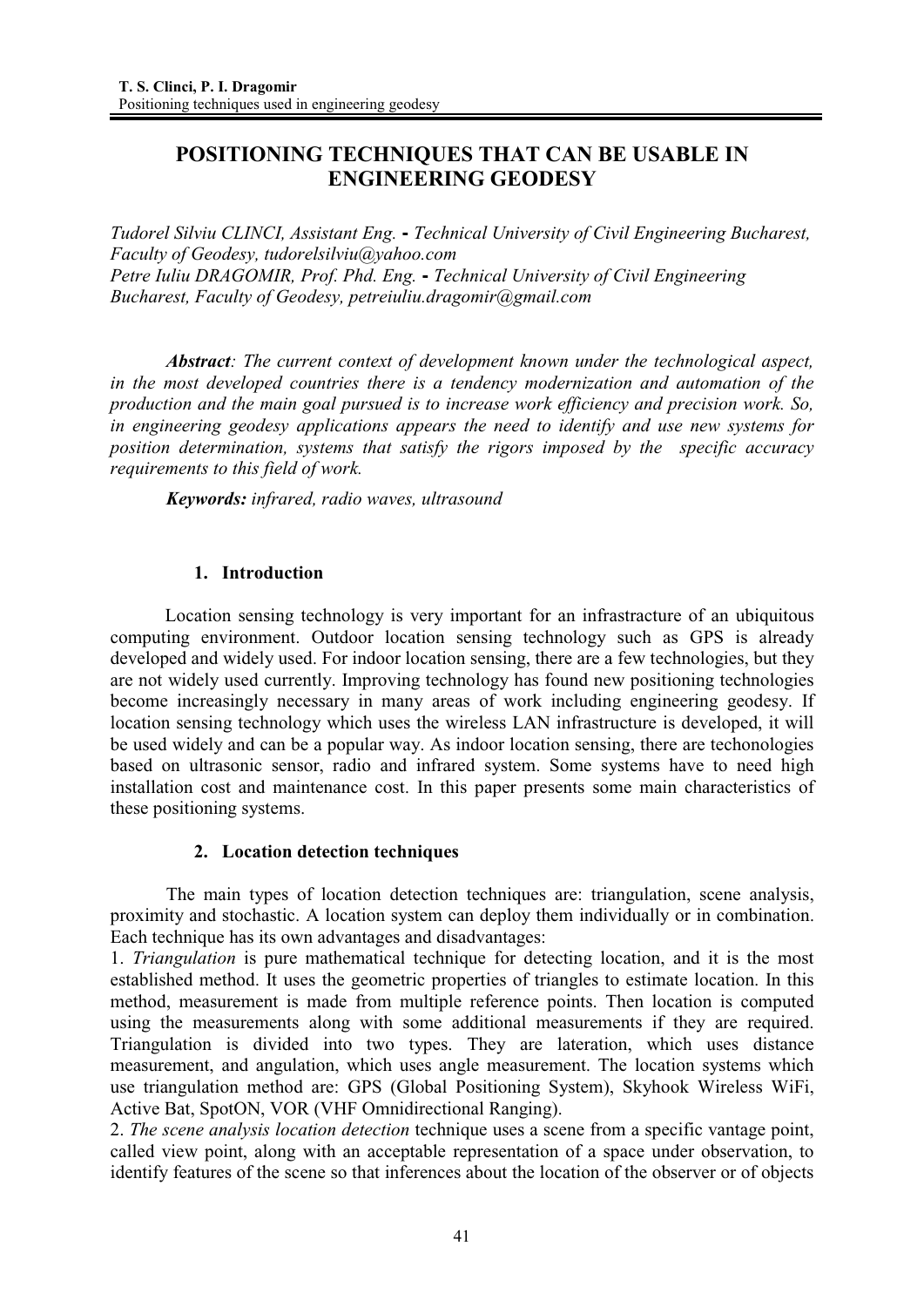within the space can be made. Image processing techniques are applied, along with the eployment of geometric representation of the space, for simplification and feature extraction from images, obtained through vision systems. Many location systems use scene analysis technique widely used in robotics, and the main systems are: MotionStar and MSR RADAR.

3. *Proximity* is the location detection technique which involves determining the location of an object when it is close to a known reference point. A limited range of physical phenomenon is used to detect the presence of an object. Proximity location detection technique entails two types of fashion for detecting proximity. In the first fashion, physical contact is the determining factor for proximity. Various types of sensors, pressure sensor and touch sensor, are generally used to sense physical contact. In the second fashion, proximity is determined wirelessly. The space is covered by the power of the wireless access mode and the proximity of an object to the reference point is detected as containment within the space. The location systems: Active badges, Cricket, Smart Floor.

4. *Stochastic location detection* is a data driven approach. It uses statistics to detect the location of an object. In this technique, the space is divided into subspaces. Each of the subspaces has at least one point, called training point, at which the signal strength is measured from some certain points of reference. Thus, a database of signal strength information is constructed. The signal strength at an object's position from some certain points of reference is used as test data for the database constructed to infer the position of the objects. In this calculation many statistical concepts come into play, such as, probability theory, probability distribution, central tendency and dispersion. Many kinds of signals can be used, namely, RF, ultrasound and infrared, in the stochastic technique.

To be a useful source of information for positioning, a location sensor system should additionally have a number of features such as:

- Wide-area coverage: The sensor system should be able to find objects in all rooms of a large building, allowing location-aware applications to be deployed throughout that environment.
- Tracking of many objects: To ensure that the environmental model is complete as well as accurate, the locations of many objects should be monitored.
- High location rate: The high spatial accuracy of location information provided by the sensor should be matched by a high update rate.
- Software support for applications: The basic sensing technology used by the location system should be integrated with a software support structure that permits easy access to location data and convenient manipulation of that information.
- Easy integration into existing environments: Tags either active or passive placed on objects must be small, lightweight, and wireless, so that motion of the objects is not hindered.
- Low power consumption: Any components of the location system must have low power consumption to minimise the logistical task of maintaining those components.
- Low cost: The cost of installing and operating the sensor system must not be prohibitive.

### **3. Location technologies**

*Containment -based location systems* determine the positions of objects by identifying spatial regions that contain those objects. The size of the spatial containers governs the resolution with which the locations of objects can be found-smaller containers correspond to higher location resolution.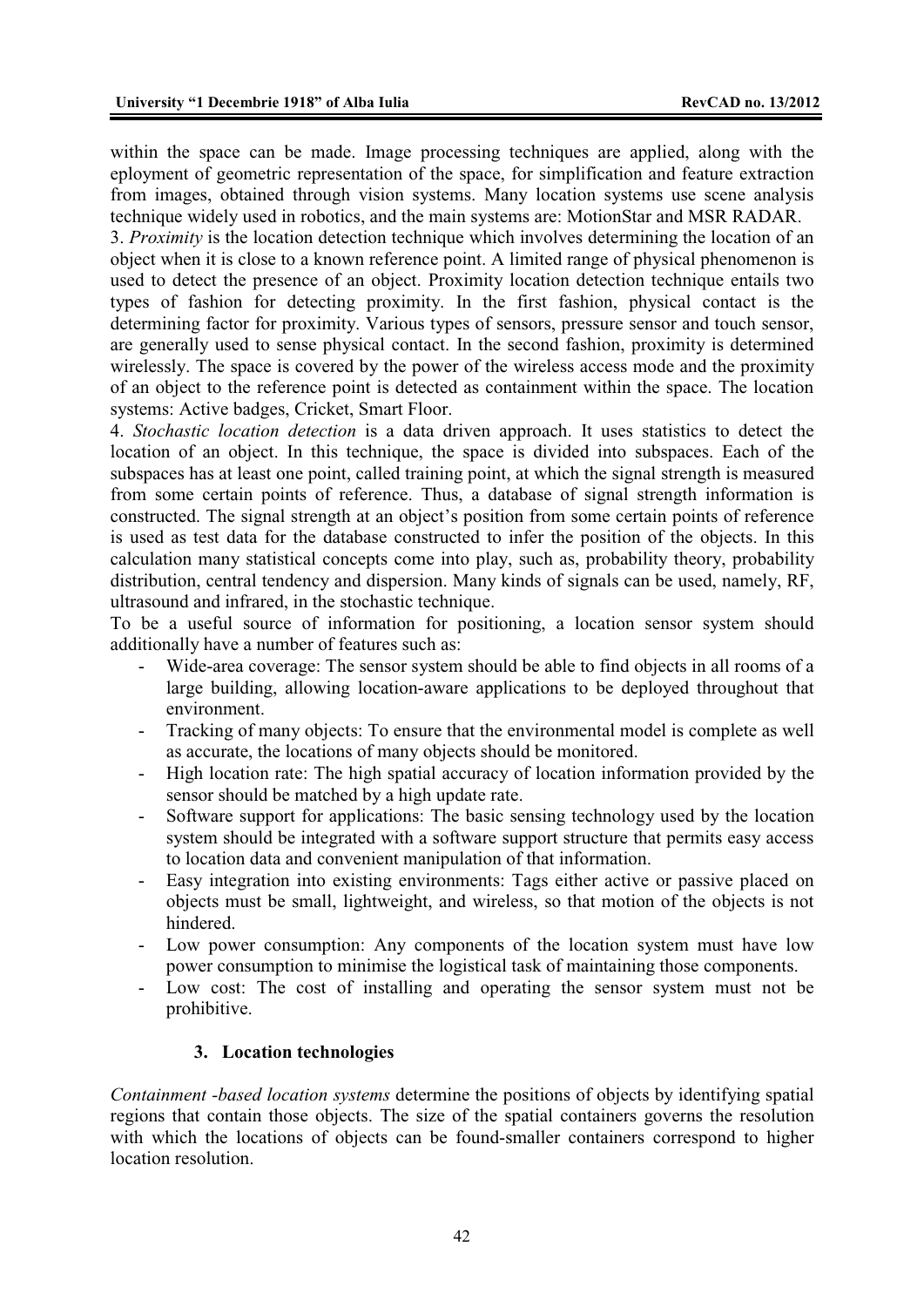*Position-based location systems* track objects by reporting their coordinates in a frame of reference. The actual position measurements may be made in many ways. Object locations can be sensed directly, using measurements of fields emanated or affected by them, or by contact methods. Alternatively, locations can be deduced from measurements of other hysical properties of the object. Inertial schemes determine the acceleration or velocity of objects, and integrate those measurements to obtain their positions relative to initial points. Triangulation systems use measurements of the bearings of objects from known, fixed points to find their locations. Similarly, trilateration or multilateration schemes find object positions by determining their distances from fixed points.

## **3.1 Optical tracking systems**

The main condition of these systems is the visibility between a target which may be passive or active and a detector. This limitation may be restrictive in indoor environments that contain many opaque objects.

*Outside-in videometric schemes.* These systems use a set of cameras placed at static points in the environment to monitor objects within that environment. A infrared sensitive video camera is placed at a known, fixed point, and views the scene containing the object to which a number of infrared emitting LEDs are attached in a known pattern. The positions of the LEDs in the image are determined, and this information, together with knowledge of the 3-D relationship between the LEDs, allows the position and orientation of the object. The accuracy of the system is 3 mm in position, and  $2^{\circ}$  in orientation.

*Inside-out videometric schemes.* These systems use a set of cameras carried by an object to determine its position and orientation in relation to a set of static targets placed around the environment. Three cameras, mounted on a helmet worn by the user, view an array of infrared-emitting LEDs affixed to the ceiling. A tracking controller individually illuminates the LEDs in turn by determining which LEDs are actually seen by the cameras the helmet can be tracked with a resolution of around 2mm in position and  $0,1^{\circ}$  in orientation. The main disadvantage of the system is that the camera arrangement is bulky and is tethered to a control unit, and and to cover a relatively small area around  $12 \text{ m}^2$ , takes approximately 900 LEDs.

### **3.2 Infrared Systems**

Infrared devices are cheap and easy to get, and so are often used for indoor positioning. Two sample system are Active Badge System and the Wireless Indoor Positioning System (WIPS).

The "Active Badge" system emits a unique code for approximately a tenth of a second every 15 seconds. These periodic signals are picked up by a network of sensors placed around the host building. A master station, also connected to the network, polls the sensors for badge "sightings", processes the data, and then makes it available to clients that may display it in a useful visual form. Pulse-width modulated infrared (IR) signals are used for signaling between the badge and sensor mainly because: IR solid-state emitters and detectors can be made very small and very cheaply; they can be made to operate with a 6m range, and the signals are reflected by partitions and therefore are not directional when used inside a small room. Moreover, the signals will not travel through walls, unlike radio signals that can penetrate the partitions found in office buildings. Infrared communication has been used in a number of commercial applications ranging from the remote control of domestic appliances to data backup links for programmable calculators and personal organizers. Because IR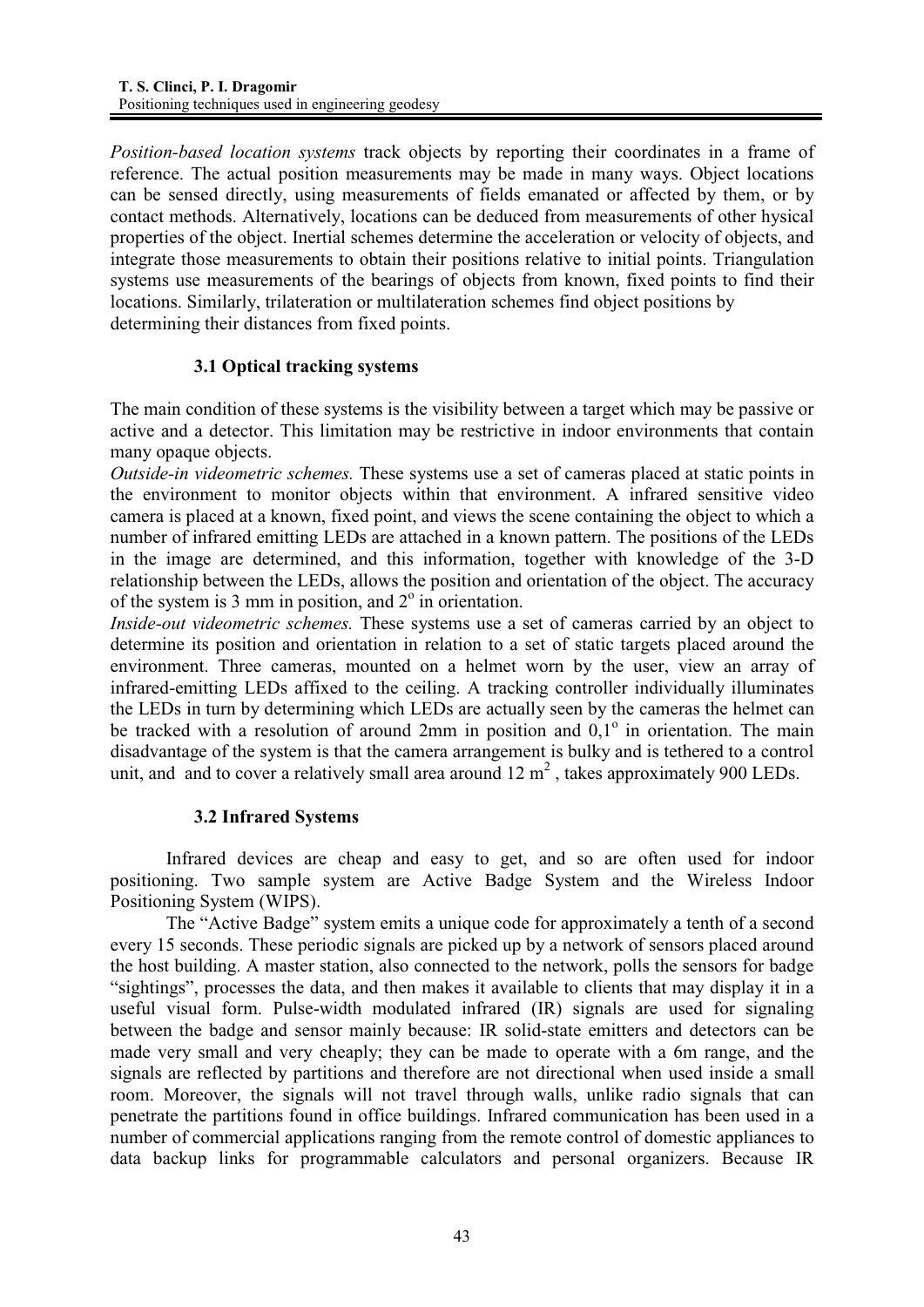technology has already been exploited commercially, it is inexpensive and readily available for developing new applications such as the Active Badge.

#### **3.3 Radiolocation systems**

Radio-based positioning systems are frequently used because the signals they use can pass through solid objects. In indoor environments, signal reflections from objects are problematic. Wide-area hyperbolic navigation systems calculate the position of a receiver from observed phase differences between radio signals transmitted by synchronised beacons placed at known locations. Systems contain at least one master station for two or more secondary stations. The receiver measures the difference in arrival time signal from a pair of stations, and the difference is interpreted as the difference in distance between the receiver and two transmitter stations. Another example that use this technology is GPS system.The system cannot be used indoors, because the frequencies at which the satellites transmit signals do not penetrate buildings. As a solution was created indoor GPS environment that uses fixed transmitters called pseudolites to generate the required signals. Centimetre-level accuracy is achieved using a differential carrier phase technique, but an auxiliary optical tracker is required to resolve possible position ambiguities.

At SpotON system, tags use received radio signal strength information (RRSSI) as a distance estimator to perform ad-hoc lateration. The location sensing architecture we set out to build is conceptually simple even though the algorithm implementation is certainly nontrivial. Multiple basestations provide signal strength measurements mapping to an approximate distance. A central server then aggregates the values to triangulate the precise position of the tagged object. Finally, the computed object positions are published to client applications.



Fig. 1. The SpotON system

#### **3.4 Ultrasonic Positioning Technologies**

Ultrasonic multilateration systems determine the positions of objects by measuring distances between ultrasound sources and detectors. In some systems, a transmitter is mounted on the object, and several fixed receivers detect its signal. In others, a number of fixed transmitters generate signals that are picked up by a single receiver on the object to be tracked.

These systems rely on measurements of the time taken for ultrasound to travel between sources and detectors. Knowledge of the speed of ultrasound in air can then be used to calculate the corresponding transmitter-receiver distance. The measurement schemes can be grouped into three categories: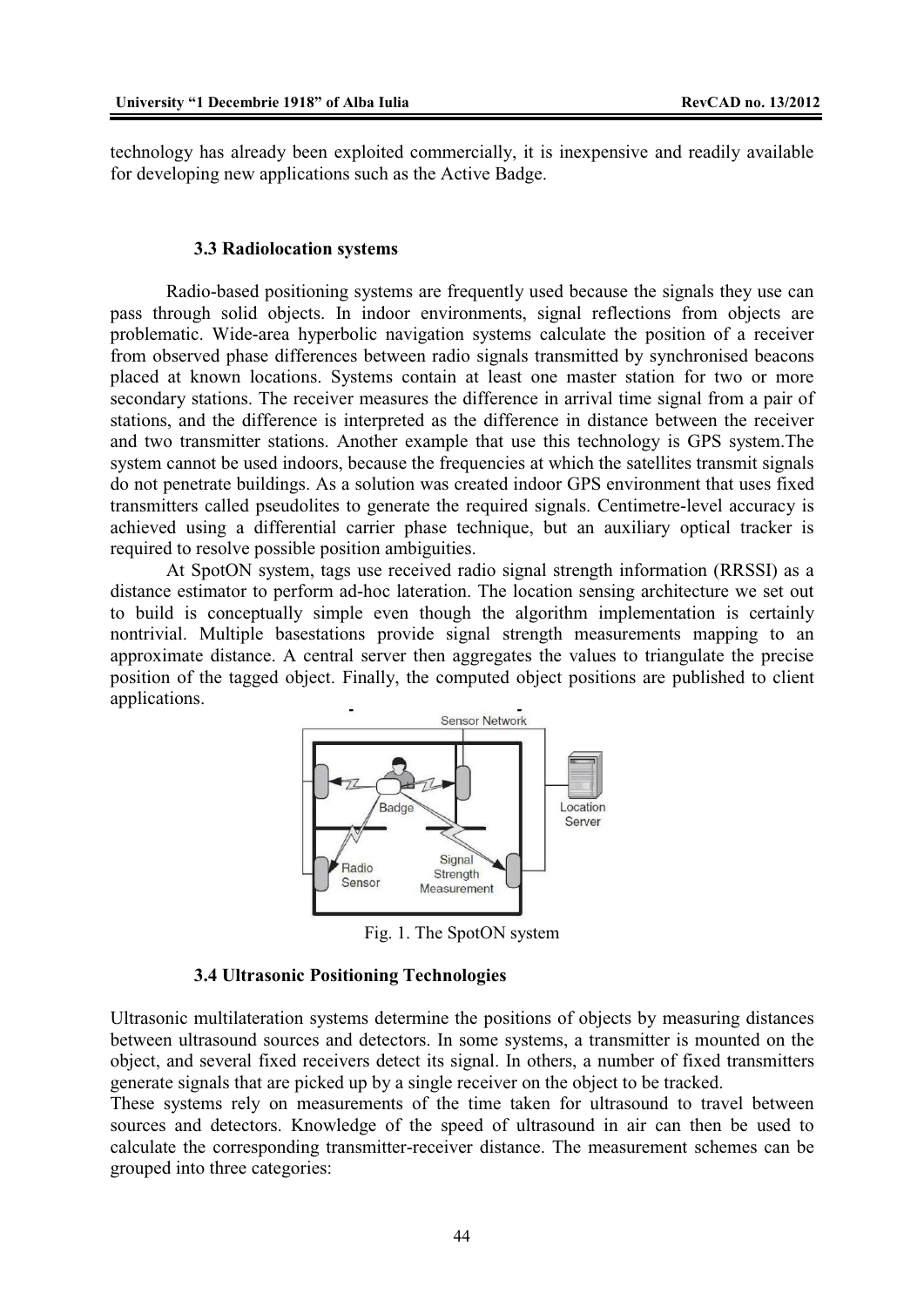- *Broadband methods*, in which a pulse containing a range of ultrasonic frequencies is emitted by a transmitter, and receivers measure the time-of-flight of the pulse to determine the transmitter-receiver distance.

 - *Narrowband,* in which received phase measurements of a continuous tone can be used to deduce the fractional part of the transmitter-receiver distance expressed as a multiple of the sound wavelength. The method cannot yield an unambiguous distance measurement, because the number of complete cycles made by the wave along the transmitter-receiver path is unknown. This phase ambiguity can be avoided by combining the narrowband measurement with a coarse, broadband measurement, at the expense of increased system complexity. Narrowband methods usually have lower signal-to-noise demands of the ultrasonic channel, because filtering can be used to select signals of only the measurement sound frequency.

- *Correlation methods*, in which receivers identify a known pulse shape, or pulse sequence, emitted by a transmitter. These methods combine the low signal-to-noise requirements of narrowband systems with the phase-ambiguity-free characteristics of broadband systems.

The distance measurement methods described above are based on a knowledge of the speed of ultrasound in air, which is around 340m/s at room temperature. The relatively slow speed of sound compared to say, that of light has two main effects on the characteristics of ultrasonic multilateration systems. First, timing units with microsecond resolution are sufficient to measure distances with sub-centimetre accuracy and so the electronic complexity of the systems is low. Second, the ultrasonic signals take an appreciable amount of time to travel from the transmitter to the receivers, resulting in a lag by tens of milliseconds in position readings.

Active Bat system is an indoor location system which locates an individual within a building at any given time. It locates an individual by detecting the location of their Bats. A Bat is a small device carried by an individual which deploys ultrasonic technology to send data. Each Bat features a unique identification code by which they are recognized. A Bat sends a short ultrasound pulse at a specified time interval. The sensors are set in a square grid at a distance of 1.2m. The pulses, sent by the Bats, are detected by the sensors. The time of flight of the pulse from the Bat to the sensor is computed using an accurate clock. The distance from the Bat to the receiver can be computed as the speed of ultrasound in air is known. The network contains a master station which performs the task of computing location. The Bat system is an absolute location system. It has issues with network, e.g., specialized cabling. It needs many networked sensors above the ceilings of the rooms of the building and their exact and accurate placement.



Fig. 2. The Active Bat system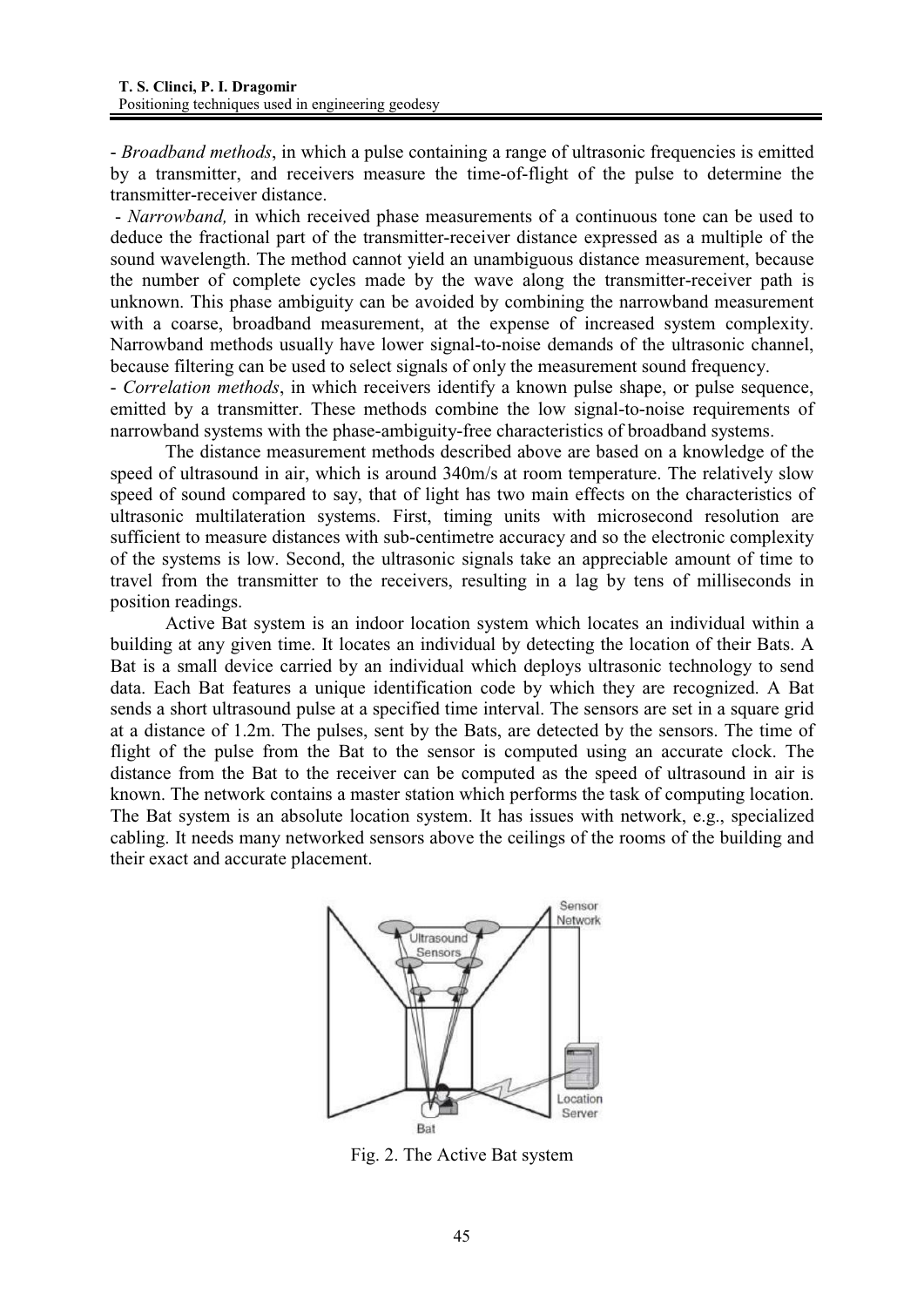All ultrasonic multilateration systems suyer from problems caused by noise interference and reflections. Noise effects can be minimised by characterising the interference sources in the environment, selecting an operating frequency at which there is little noise, and filtering around that frequency. Reflection problems are particularly severe when the trackers are used in cluttered indoor environments. Ultrasonic signals may reflect off surfaces in such a way that they reach the receiver along routes longer than the direct transmitter-receiver distance. Examples of surfaces that may generate reflected signals with significant amplitudes include walls, hard furnishings, monitor screens, and so on. Distance measurements made using a reflected signal will be longer than those made using a direct path signal and, if used unwittingly, could introduce errors into the multilateration calculation.

When dealing with reflected signals, broadband and correlation-based systems which use pulse waveforms have an advantage over narrowband systems which employ a continuous tone. Since reflected pulses travel a longer distance to a receiver than any direct pulse, they arrive at a later time, as shown in Fig. 3 and the signals are distinct. Assuming that the direct pulse reaches the receiver, the first signal detected by the receiver after the pulse emission will have travelled along the direct transmitter-receiver path. It is therefore only this first signal that is used to measure the transmitter-receiver distance, and subsequent signals can be ignored. Reflections can therefore be separated from direct signals in broadband and correlation-based systems, but reflected narrowband signals cannot be separated in this way.

Occasionally, the direct path from a transmitter to a receiver is blocked,but a reflected pulse still reaches that receiver. The first pulse detected by the receiver will then have travelled along a path that is longer than the direct transmitter-receiver distance, and the calculated distance between the two will be incorrect. If this distance is then used by the multilateration algorithm, the reported object position will be erroneous, and so efforts must be made to reject distance measurements due to reflected signals.



Fig. 3. Distance measurements in the presence of reflected pulses

#### **4. Conclusions**

Positioning is an important technology that is of critical importance in location based systems. A number of indoor location system have already been constructed, and several interesting applications have been developed using them. The infrared devices are cheap and easy to get, and so are often used for indoor positioning. Ultrasound devices use ultra sounds transmitters to transmit the position of a user. Sensors are placed in the building, and the transmitter sends ultra sounds signals on request. These systems utilise several different techniques for determining the positions of objects, and they found applications in many areas. Nonethereless, it seems that no existing systems has all the characteristics required of an information surce for location-aware computing.